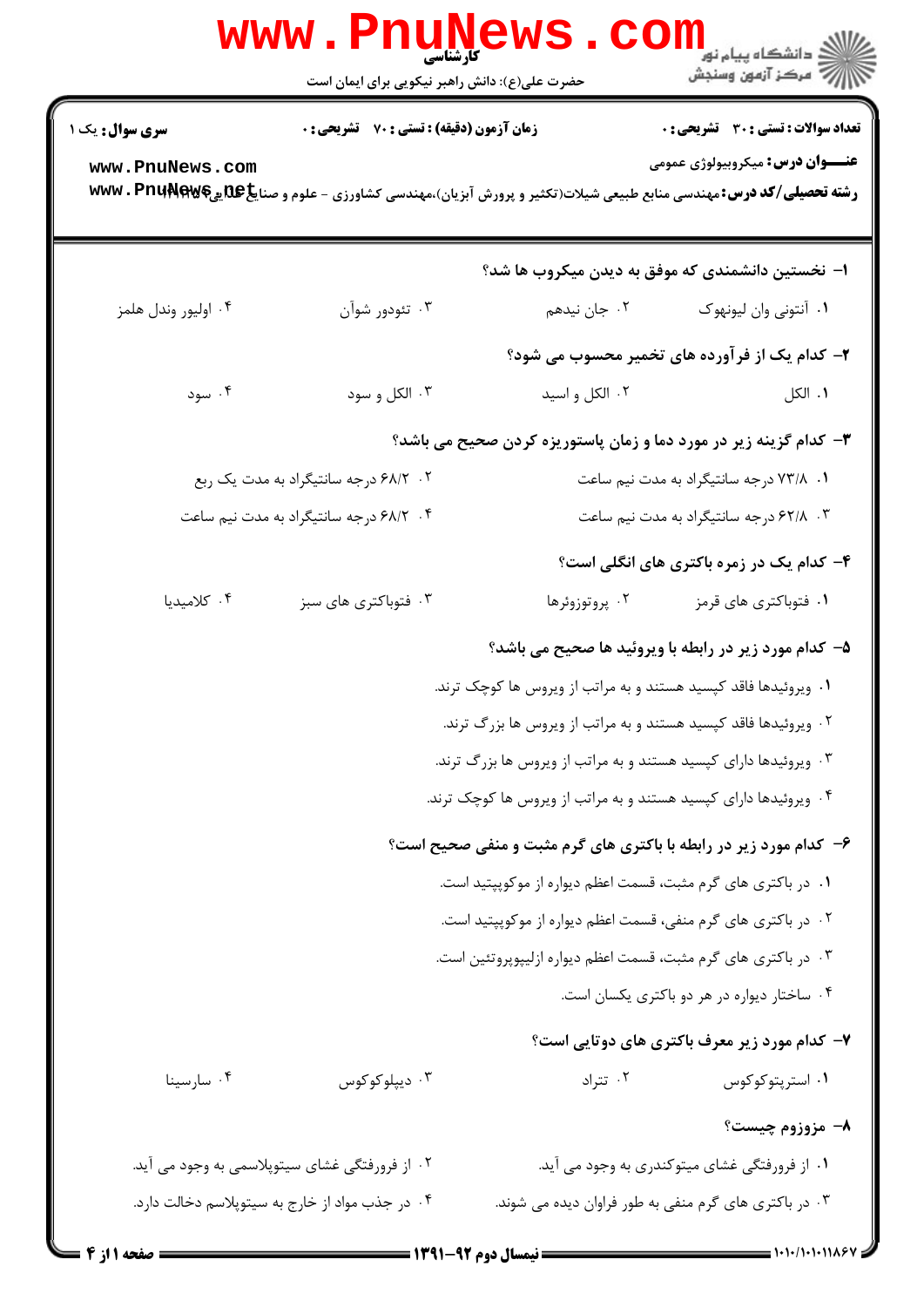|                                  | <b>WWW</b><br>کارشناسی<br>حضرت علی(ع): دانش راهبر نیکویی برای ایمان است                                                          |                                                                            | ٽ دانشگاه پيام نور<br>ر آمرڪز آزمون وسنڊش                           |  |
|----------------------------------|----------------------------------------------------------------------------------------------------------------------------------|----------------------------------------------------------------------------|---------------------------------------------------------------------|--|
| <b>سری سوال : ۱ یک</b>           | <b>زمان آزمون (دقیقه) : تستی : 70 قشریحی : 0</b>                                                                                 |                                                                            | <b>تعداد سوالات : تستی : 30 ٪ تشریحی : 0</b>                        |  |
| www.PnuNews.com                  | <b>رشته تحصیلی/کد درس:</b> مهندسی منابع طبیعی شیلات(تکثیر و پرورش آبزیان)،مهندسی کشاورزی - علوم و صنای <b>خِPA یچ@ww . Pnu W</b> |                                                                            | <b>عنـــوان درس:</b> میکروبیولوژی عمومی                             |  |
|                                  |                                                                                                                                  |                                                                            | ۹- شکل مقاوم باکتری کدام است؟                                       |  |
| ۰۴ هاگ                           | ۰۳ باکتری های تاژک دار                                                                                                           | ۰۲ پریتریکوس                                                               | ۰۱ مونوتریکوس                                                       |  |
|                                  |                                                                                                                                  |                                                                            | 10- کدام مورد زیر صحیح است؟                                         |  |
|                                  |                                                                                                                                  | ۰۱ مقدار آب موجود در هاگ بیشتر از مقدار آب باکتری فعال است.                |                                                                     |  |
|                                  |                                                                                                                                  | ۰۲ مقدار آب موجود در هاگ کمتر از مقدار آب باکتری فعال است.                 |                                                                     |  |
|                                  |                                                                                                                                  | ۰۳ هاگ نماینده یک دوره زندگی فعال در چرخه زندگی باکتری ها است.             |                                                                     |  |
|                                  |                                                                                                                                  |                                                                            | ۰۴ سیستئین موجود در هاگ کمتر از باکتری ها است.                      |  |
|                                  |                                                                                                                                  |                                                                            | 11- کدام مورد زیر صحیح است؟                                         |  |
|                                  |                                                                                                                                  | ۰۱ در مرحله رکود منحنی رشد یک باکتری، اندازه جمعیت افزایش می یابد.         |                                                                     |  |
|                                  |                                                                                                                                  | ۰۲ در مرحله رکود، یاخته ها نسبت به آنتی بیوتیک حساسیت بیشتری نشان می دهند. |                                                                     |  |
|                                  |                                                                                                                                  | ۰۳ مشخصه منحنی رشد دیوکسی وجود یک مرحله رشد لگاریتمی است.                  |                                                                     |  |
|                                  |                                                                                                                                  |                                                                            | ۰۴ در مرحله لگ، نرخ رشد و تکثیر تقریبا برابر با صفر است.            |  |
|                                  |                                                                                                                                  |                                                                            | <b>۱۲</b> - کدام مورد زیر در رابطه با رنگ آمیزی افتراقی صحیح است؟   |  |
| ۰۲ رنگ آمیزی های گرم و اسید فاست |                                                                                                                                  | ۰۱ رنگ آمیزی های گرم و منفی                                                |                                                                     |  |
|                                  | ۰۴ رنگ آمیزی های گرم، منفی و اسید فاست                                                                                           |                                                                            | ۰۳ رنگ آمیزی های منفی و اسید فاست                                   |  |
|                                  |                                                                                                                                  |                                                                            | <b>۱۳</b> - درصد G+C در ارگانیسم های نزدیک به هم چگونه است؟         |  |
|                                  | ۰۲ غیریکسان است.                                                                                                                 |                                                                            | ٠١ يكسان يا مشابه است.                                              |  |
|                                  | ۰۴ نمی تواند مبنای قرابت ارگانیسم ها باشد.                                                                                       |                                                                            | ۰۳ تفاوت های چشمگیر دارند.                                          |  |
|                                  |                                                                                                                                  |                                                                            | ۱۴– کدام یک شاخص آلودگی آب های طبیعی به وسیله فاضلاب های خانگی است؟ |  |
| ۰۴ پروتوزوئرها                   | ۰۳ ویروس ها                                                                                                                      | ۰۲ کلی فرم های مدفوعی                                                      | ۰۱ باکتری ها                                                        |  |
|                                  |                                                                                                                                  |                                                                            | ۱۵– زمان توقف آب در حوض کلرزنی جهت تصفیه کامل، چند دقیقه است؟       |  |
| ۰۴ حداقل ۴۵ دقیقه                | ۰. ۲۰ دقیقه                                                                                                                      | ۰۲ حداقل ۵۰ دقیقه                                                          | ۰۱ دقیقه                                                            |  |
|                                  |                                                                                                                                  |                                                                            | ۱۶- کدام یک از رشد و فعالیت میکروارگانیسم ها جلوگیری می کند؟        |  |
| ۰۴ نمک و اکسیژن                  | ۰۳ قند و رطوبت                                                                                                                   | ۰۲ نمک و قند                                                               | ۰۱ نمک و رطوبت                                                      |  |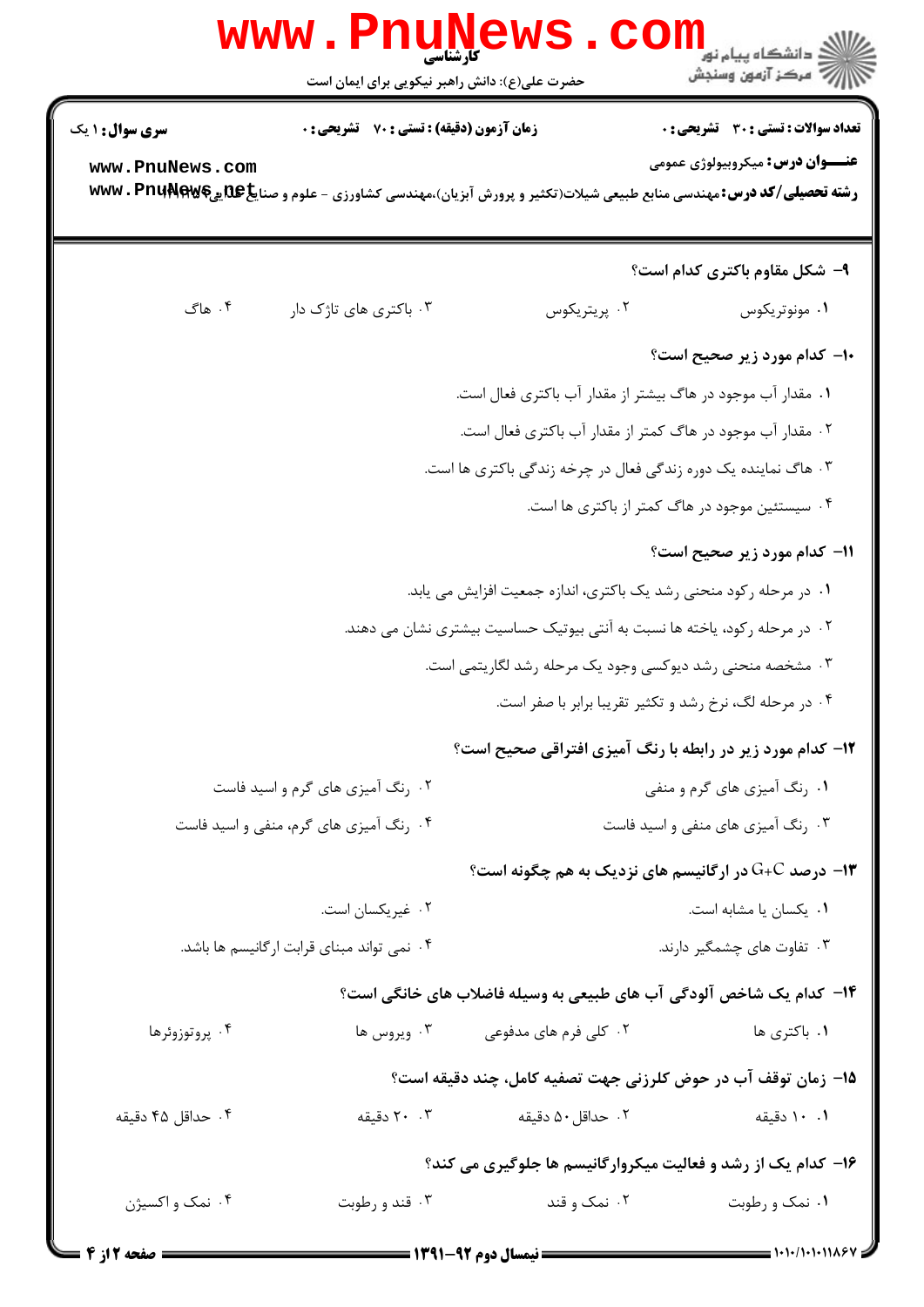|                                                   | <b>کارشناسی</b><br>حضرت علی(ع): دانش راهبر نیکویی برای ایمان است                                                                   |                                                                                                                                                                                                                                                                                                                                                                                                                                                                                                                                                                                               | ≤ دانشڪاه پيام نو <mark>ر</mark><br>ر <i>7</i> مرڪز آزمون وسنڊش |
|---------------------------------------------------|------------------------------------------------------------------------------------------------------------------------------------|-----------------------------------------------------------------------------------------------------------------------------------------------------------------------------------------------------------------------------------------------------------------------------------------------------------------------------------------------------------------------------------------------------------------------------------------------------------------------------------------------------------------------------------------------------------------------------------------------|-----------------------------------------------------------------|
| <b>سری سوال : ۱ یک</b>                            | زمان آزمون (دقیقه) : تستی : 70 گشریحی : 0                                                                                          |                                                                                                                                                                                                                                                                                                                                                                                                                                                                                                                                                                                               | تعداد سوالات : تستي : 30 - تشريحي : 0                           |
| www.PnuNews.com                                   | <b>رشته تحصیلی/کد درس:</b> مهندسی منابع طبیعی شیلات(تکثیر و پرورش آبزیان)،مهندسی کشاورزی - علوم و صنای <b>خDEپِRA و WWW . Pnup</b> |                                                                                                                                                                                                                                                                                                                                                                                                                                                                                                                                                                                               | <b>عنـــوان درس:</b> میکروبیولوژی عمومی                         |
|                                                   |                                                                                                                                    | <b>۱۷- کدام مورد زیر در رابطه با باکتری های سنگ خوار صحیح است؟</b>                                                                                                                                                                                                                                                                                                                                                                                                                                                                                                                            |                                                                 |
| ۰۲ در تبدیل ترکیبات مس به مس دو ظرفیتی نقش دارند. |                                                                                                                                    |                                                                                                                                                                                                                                                                                                                                                                                                                                                                                                                                                                                               | ۰۱ فتوتروف هستند.                                               |
| ۰۴ در نتیجه فعالیت آن ها اکسید مس تولید می شود.   |                                                                                                                                    | ۰۳ ترکیبات سولفات را به سولفیت تبدیل می کنند.                                                                                                                                                                                                                                                                                                                                                                                                                                                                                                                                                 |                                                                 |
|                                                   |                                                                                                                                    |                                                                                                                                                                                                                                                                                                                                                                                                                                                                                                                                                                                               | 1۸- پروتئین تک یاخته ای چیست؟                                   |
|                                                   |                                                                                                                                    | ۰۱ مخمرهایی هستند که بر روی بقایای مواد زاید با ساختار هیدرات کربن رشد می کنند.                                                                                                                                                                                                                                                                                                                                                                                                                                                                                                               |                                                                 |
|                                                   |                                                                                                                                    | ۰۲ باکتری هایی هستند که بر روی بقایای مواد زاید با ساختار پروتئین رشد می کنند.                                                                                                                                                                                                                                                                                                                                                                                                                                                                                                                |                                                                 |
|                                                   |                                                                                                                                    | ۰۳ باکتری هایی هستند که بر روی بقایای مواد زاید با ساختار هیدرات کربن رشد می کنند.                                                                                                                                                                                                                                                                                                                                                                                                                                                                                                            |                                                                 |
|                                                   |                                                                                                                                    | ۰۴ مخمرهایی هستند که بر روی بقایای مواد زاید با ساختار پروتئین رشد می کنند.                                                                                                                                                                                                                                                                                                                                                                                                                                                                                                                   |                                                                 |
|                                                   |                                                                                                                                    | ۱۹- کدام یک از ویژگی های آنزیم انور تاز محسوب <u>نمی</u> شود؟                                                                                                                                                                                                                                                                                                                                                                                                                                                                                                                                 |                                                                 |
|                                                   | ۰۲ تبدیل گلوکز به اسید گلوکورونیک                                                                                                  | ۰۱ تبدیل ساکارز به گلوکز و فروکتوز                                                                                                                                                                                                                                                                                                                                                                                                                                                                                                                                                            |                                                                 |
|                                                   | ۰۴ تولید آب نبات هایی با قسمت میانی نرم و آبکی                                                                                     | ۰۳ جلوگیری از تبلور قندها                                                                                                                                                                                                                                                                                                                                                                                                                                                                                                                                                                     |                                                                 |
|                                                   |                                                                                                                                    | ۲۰- مهم ترین عامل درونی موثر در فساد مواد غذایی کدام است؟                                                                                                                                                                                                                                                                                                                                                                                                                                                                                                                                     |                                                                 |
| ۰۴ ترکیب شیمیایی                                  | ۰۳ ساختار فيزيكي                                                                                                                   | PH.7                                                                                                                                                                                                                                                                                                                                                                                                                                                                                                                                                                                          | ۰۱ رطوبت                                                        |
|                                                   |                                                                                                                                    | <b>۲۱</b> - متداول ترین روش سنتی دفع زباله به کمک میکروب ها کدام است؟                                                                                                                                                                                                                                                                                                                                                                                                                                                                                                                         |                                                                 |
| ۰۴ مخازن توليد آمونياك                            | ۰۳ مخازن تولید متان                                                                                                                | ۰۲ مخازن تولید اسید                                                                                                                                                                                                                                                                                                                                                                                                                                                                                                                                                                           | ۰۱ مخازن تولید متانول                                           |
|                                                   |                                                                                                                                    |                                                                                                                                                                                                                                                                                                                                                                                                                                                                                                                                                                                               | <b>۲۲</b> - معیار درجه آلودگی آب با مواد آلی چیست؟              |
| $B.O.$ $\zeta$                                    | D.O.B.                                                                                                                             | B.O.D.                                                                                                                                                                                                                                                                                                                                                                                                                                                                                                                                                                                        | O.B.D.                                                          |
|                                                   |                                                                                                                                    |                                                                                                                                                                                                                                                                                                                                                                                                                                                                                                                                                                                               | ٢٣- روش تكثير باكترى اكتينو ميست كدام است؟                      |
| ۰۴ رشته ای                                        | ۰۳ مستقیم                                                                                                                          | ۰۲ جوانه زدن                                                                                                                                                                                                                                                                                                                                                                                                                                                                                                                                                                                  | ۰۱ آمیختگ <sub>ی</sub>                                          |
|                                                   | ۲۴- در یک محیط کشت، ۱۰ باکتری اشرشیاکلی وجود دارد. پس از گذشت سه نسل شماره نهایی باکتری ها کدام است؟                               |                                                                                                                                                                                                                                                                                                                                                                                                                                                                                                                                                                                               |                                                                 |
|                                                   |                                                                                                                                    |                                                                                                                                                                                                                                                                                                                                                                                                                                                                                                                                                                                               |                                                                 |
| $\lambda$ . $\zeta$                               |                                                                                                                                    | $\lambda \cdot \cdot \cdot$ $\lambda \cdot \cdot \cdot$ $\lambda \cdot \cdot \cdot$ $\lambda \cdot \cdot \cdot$ $\lambda \cdot \cdot \cdot$ $\lambda \cdot \cdot \cdot$ $\lambda \cdot \cdot \cdot$ $\lambda \cdot \cdot \cdot$ $\lambda \cdot \cdot \cdot$ $\lambda \cdot \cdot \cdot$ $\lambda \cdot \cdot \cdot$ $\lambda \cdot \cdot \cdot \cdot$ $\lambda \cdot \cdot \cdot \cdot$ $\lambda \cdot \cdot \cdot \cdot$ $\lambda \cdot \cdot \cdot \cdot$ $\lambda \cdot \cdot \cdot \cdot \cdot$ $\lambda \cdot \cdot \cdot \cdot \cdot$ $\lambda \cdot \cdot \cdot \cdot \cdot$ $\lambda$ | $\mathcal{N}$ .                                                 |
|                                                   |                                                                                                                                    | ۲۵- زمان مضاعف شدن باکتری اشرشیاکلی در لوله گوارش کدام است؟                                                                                                                                                                                                                                                                                                                                                                                                                                                                                                                                   |                                                                 |
| ۰.۴ دقیقه                                         | ۰۳ ۲۴ ساعت                                                                                                                         | ۰۲ . ۱۲ ساعت                                                                                                                                                                                                                                                                                                                                                                                                                                                                                                                                                                                  | ۰۱ ۳۰ دقیقه                                                     |